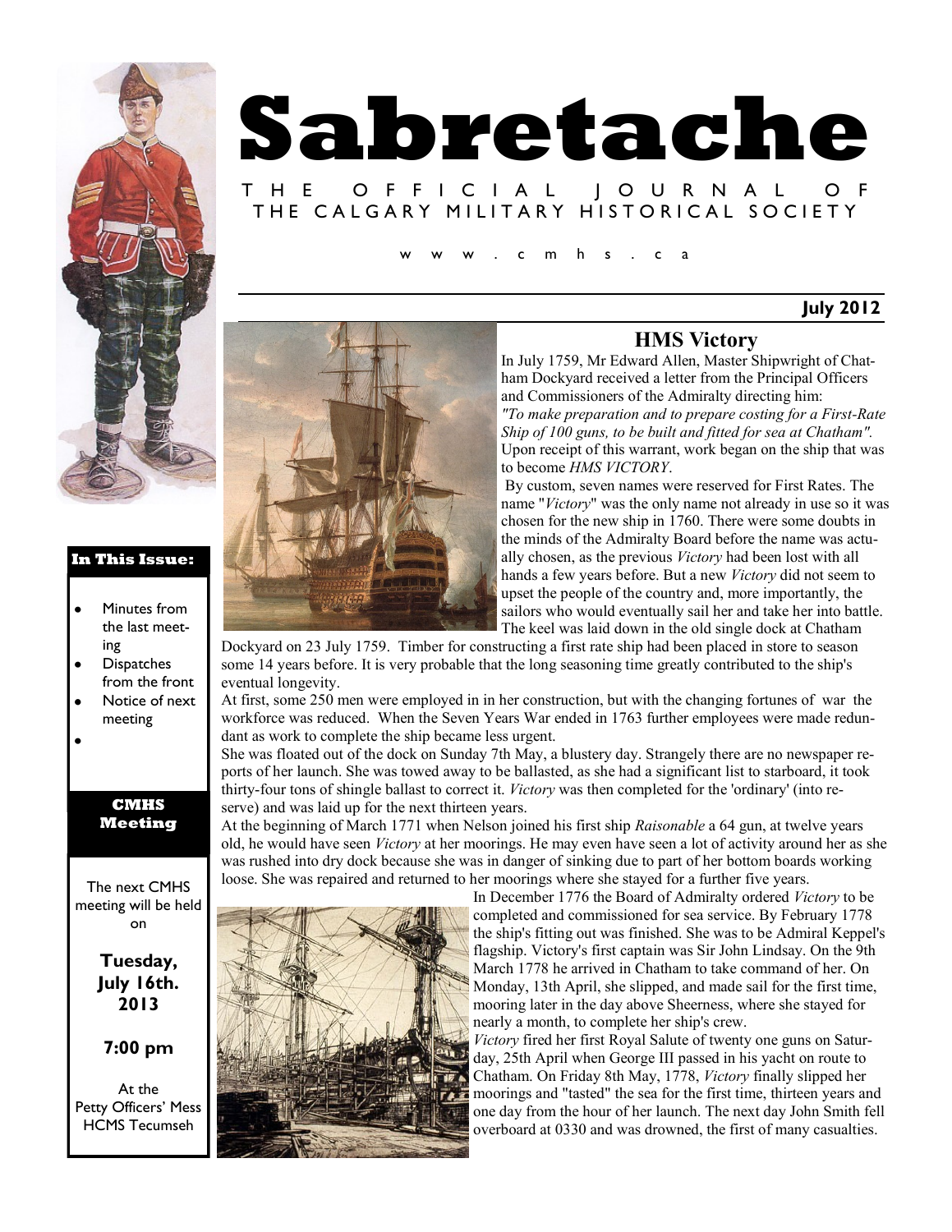| Sabretache                                                                                                                                                                                                                                                                                                                | PAGE 2                                                                                                                                                                                                                                                                                                                                     | July 2013 |
|---------------------------------------------------------------------------------------------------------------------------------------------------------------------------------------------------------------------------------------------------------------------------------------------------------------------------|--------------------------------------------------------------------------------------------------------------------------------------------------------------------------------------------------------------------------------------------------------------------------------------------------------------------------------------------|-----------|
| THE OFFICIAL JOURNAL OF THE<br>CALGARY MILITARY HISTORICAL SOCIETY<br>The                                                                                                                                                                                                                                                 | <b>Notice of Next Meeting</b>                                                                                                                                                                                                                                                                                                              |           |
| CALGARY MILITARY HISTORICAL SOCIETY<br>is a non-profit registered society<br>which fosters the study of the<br>military and the police, and the heritage of<br>Canada, the British Empire, and the world<br>as well as the preservation of military<br>artifacts and records.<br>The CMHS meets once every calendar month | The next CMHS meeting will be held on<br>Tuesday, July 16th, 2013<br>$19:00(7:00 \text{ pm})$<br>At the Petty Officers' Mess, HMCS Tecumseh.<br>Members are reminded that an offering of foodstuffs for the Legion Food Bank is<br>considered your unofficial entrance fee to our regular scheduled meetings.                              |           |
| at:<br>Petty Officers' Mess<br><b>HMCS Tecumseh</b><br>1820 - 24th Street SW<br>Calgary AB T2T 0G6<br>All are welcome to attend                                                                                                                                                                                           | The unofficial agenda of this meeting will be:<br>Introduction of guests, Minutes of last meeting<br>Correspondence, Membership report<br>Treasurer's report, Old business / New business<br>Break, Show & Tell<br>The President, David S would like to invite everyone to remain after the meeting<br>for an informal time of fellowship. |           |

**Copper Sheathing. HMS Victory** is 69m (226ft) long from bowsprit to taffrail and 62m (205ft) high from waterline to main mast. She could spread up to 37 sails and has 42km (26 miles) of rigging cordage. Displacement 3,500 tons. She was sheathed with nearly 4,000 sheets of copper.

Complete cladding with copper of the underwater hull of a ship had been first used on HMS Alarm in 1761 to prevent attack of the wooden hull by the Teredo worm in tropical waters. The copper was also found to reduce biofouling of the hull very significantly which gave ships a great advantage of speed when compared with those dragging round a vast growth of marine weed. The cladding kept ships in commission at times when others had to be dry-docked or careened on a shore for hull scraping. This significantly enlarged the effective strength of the Navy

The copper sheets were a nominal 4ft (1220mm) long by 14" (356mm) wide and overlapped at the joints, about 3,500 being needed. Some were smaller and shaped to infill contour changes. They were fixed with nails also made of copper to avoid bimetallic corrosion. At the bows the copper was usually of a thickness equivalent to 32oz weight of copper per square foot. Most of the sides of the hull were clad with 28oz copper but 22 oz sufficed for the stern. This wore sufficiently to need replacement every 20 years or so. The manufacturers marks of a large number of rolling mills can be seen on sheets that have been removed during the restoration. Mostly these date from the late  $19<sup>th</sup>$  century.

**The Threat of Destruction** HMS Victory became the flagship for the Port Admiral in Portsmouth but was listed for disposal in 1831. Fortunately she was preserved by public acclaim and in 1889 acquired her present title of flagship for the Commander-in-Chief. Routine maintenance continued but in 1903 she was accidentally rammed, necessitating extensive repairs to be completed before the celebrations of the centenary of the Battle of Trafalgar in 1905. The ships copper sheathing would be recycled into souvenirs.

**Commerce to the Rescue** In 1905 the B.F.S.S. (British & Foreign Sailor's Society) was instrumental in the program of events for the Nelson Centennial. A fund was set up known as 'The Nelson Centenary Memorial Fund' and the King, who took a great interest in the Society, allowed his initials, E.R. VII, to be stamped on the souvenirs. The subscribers to the fund were able to acquire medals and badges, made from the copper sheathing. The larger medals/badges were given for 5 shillings and upwards, the small Victory charm (16.5mm) to everyone sending 1 shilling (=5p) and upwards. Provision was also made for a Victory Shield (for £5. 5s., five guineas, now £5.25) for schools to award annually to a boy or girl for success. Copper was also used to make Nelson busts which were available for donations of £50. The remaining copper from H.M.S. FOUDROYANT was also acquired and used to provide HMS Victory souvenirs for the boys and girls of the Empire.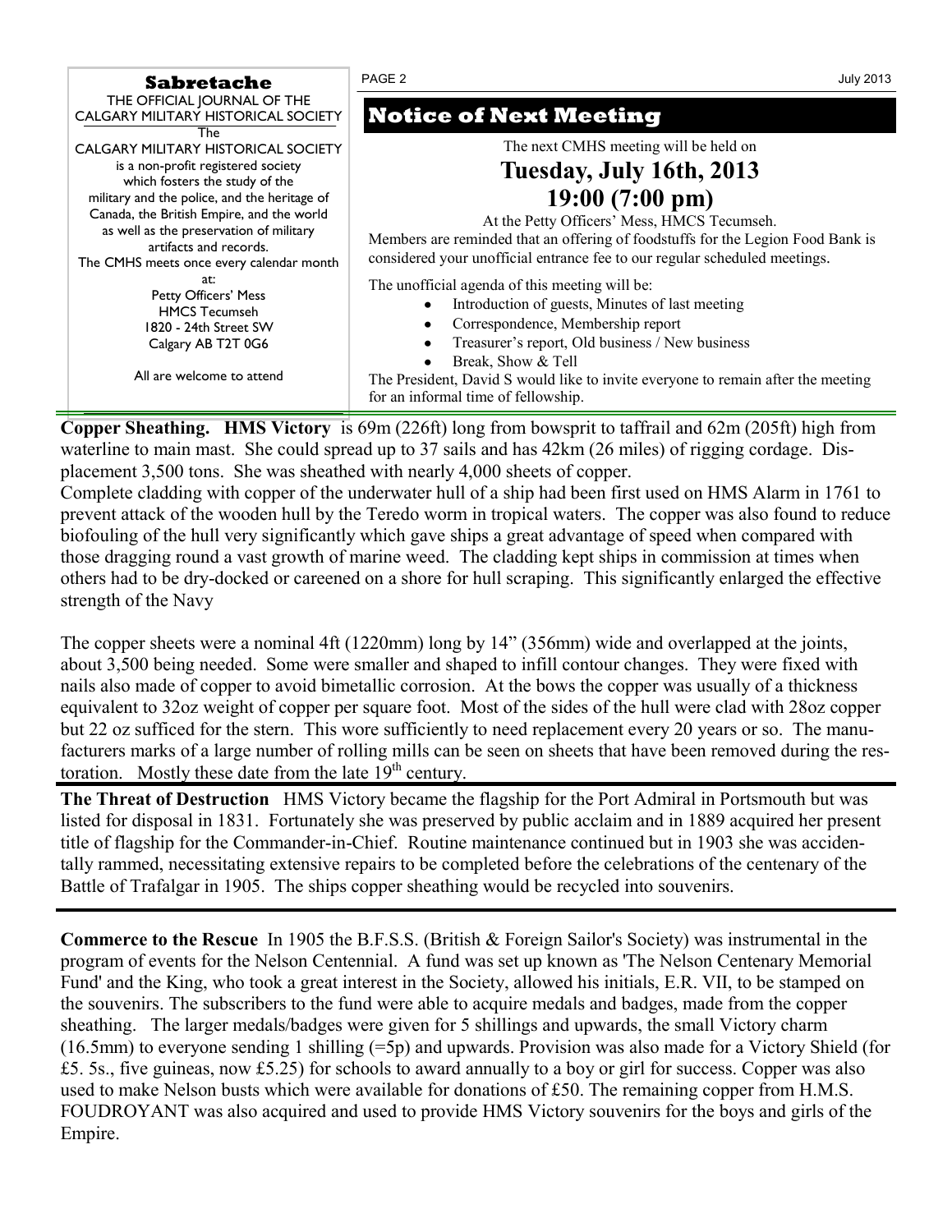# **Minutes of the last meeting**

Minutes of meeting held on June 18th. 2013

Meeting called to order by President David S. at 7:10 PM.

A total of 19 members, and 2 guests were in attendance

**Minutes** of last meeting were approved by Bab M and Mike C.

**Guests introduced**. Noreen, guest of Mike C. hails from Holland and Ireland. Also David L., a former member

**Treasures Report.** Brian H. Our esteemed treasurer gives his report. Also gives year end report which he has submitted to the Provincial Gov't. This is the annual filing for the non profit society;

List of expense paid and donation that was made to the Legion Fund.

Treasures report moved as read by Mike C. seconded by Floyde S. Carried infamously

**Correspondence**. -email from member on the web site. Discussion follows.

## **Old Business**:

David S.—discusses ideas for the club to sponsor something at the museum.

David G.—discusses newsletter and political correctness.

New Business: No new business brought up.

## **Break**.

**Ticket raffle** by Member Neil Many happy winners.

## **Show and Tell**

David G.– display of his Uncle Fred's medals

Brian H. Research on WW1 causalities in Canada. James Quin –Crimean War Vet.

Marjorie N. –Picture of Mother who was a WW1 Nursing Sister. Photo of Display

Floyd S.—Training school emblems from Flight School Nanton

Barry E. 49th Battalion Hat badge

Allan Mc. QSA medals for Seaforth Highlanders. Discussion of different medals.

David L.-WW2 Allied Air force Chaplains Badges, Rare Jewish Badge, Communion kit post war Canada and UK.

Bob McP.-WW2 Nazi Lapel Pins , Military Scrip, Libyan and US.

Mike C. -RCAF 1967 flags, VE Day newspaper, Boer War Medical Staff badge. Boer War Vets Association pin. Tribute medal for lawyers, clerks in UK.

Gary M—military art painting. Of veteran who was a neighbour. Shows aircraft and aircraft carrier .Al D. –story on Seafire aircraft and other aircraft at museum.

James B. Discusses Korean exhibit at museum. July 27 , 60th anniversary of Korean Ceasefire. Call for adjournment. Floyd S. and seconded by Barry E.

**Military Collectors' Club of Canada** Annual Show and Convention, to be held at the Ramada Conference Centre 11834 Kingsway Ave. Edmonton August 17th, 9:30 AM—5:00 PM, August 18th, 10:00 AM—4:00PM Over 100 display tables.



**Piece of the original copper sheathing from HMS Victory**